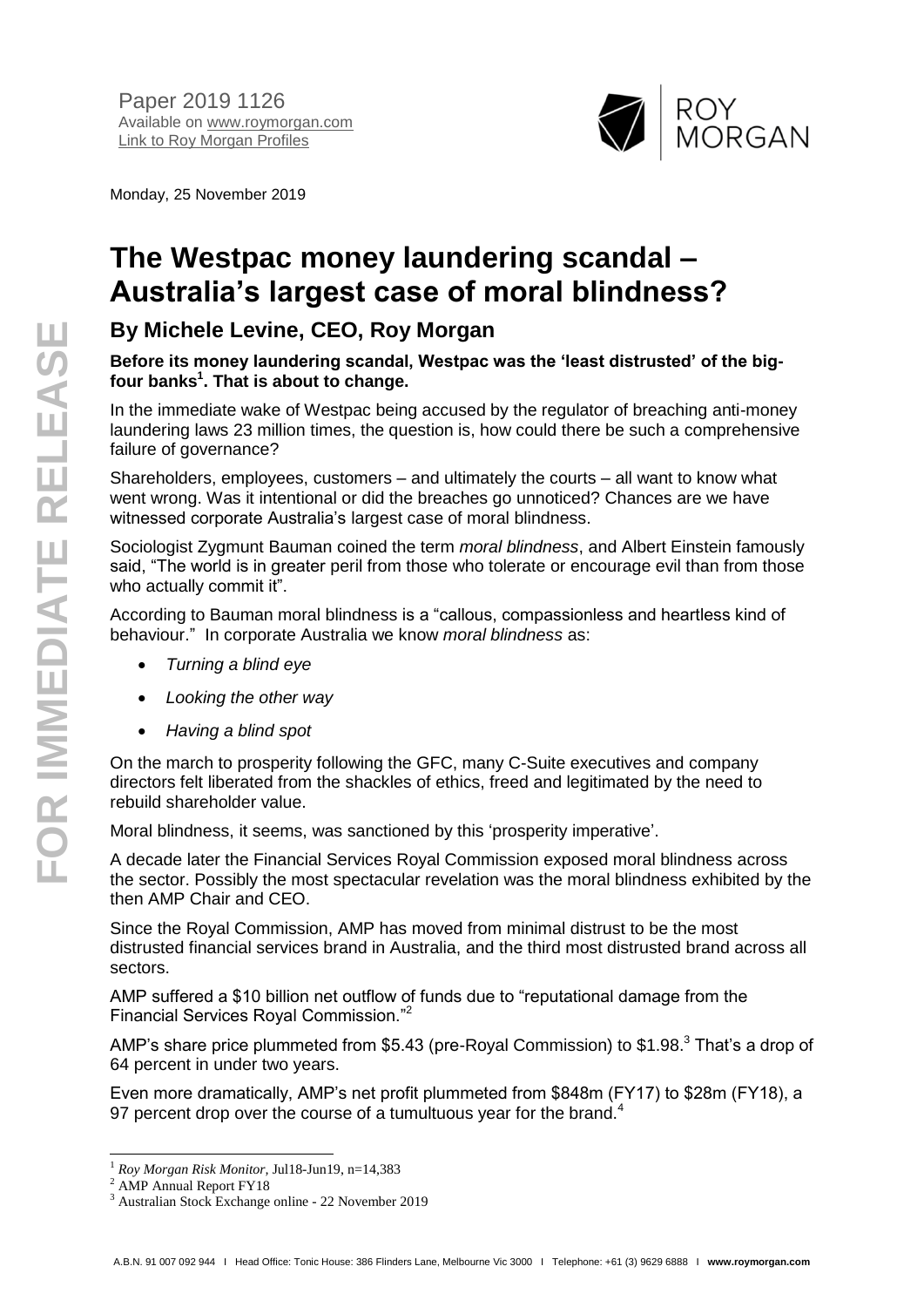AMP's skyrocketing level of distrust has, according to financial analysts, wiped close to \$10 billion off its market value.<sup>5</sup>

Now it's Westpac's turn in the moral blindness spotlight.

If any good is to come of the Westpac scandal it is the recognition that every corporate board needs an Ethics Committee to combat intentional wrongdoing. And moral blindness.

*Michele Levine is the CEO of Roy Morgan, Australia's largest and longest established research company. Roy Morgan continuously measures and monitors DISTRUST of Australian brands via its Risk Monitor.*

**Michele Levine, CEO, Roy Morgan**

**Office: +61 (3) 9224 5215 Mobile: 0411 129 093 [Michele.Levine@roymorgan.com](mailto:Michele.Levine@roymorgan.com)**